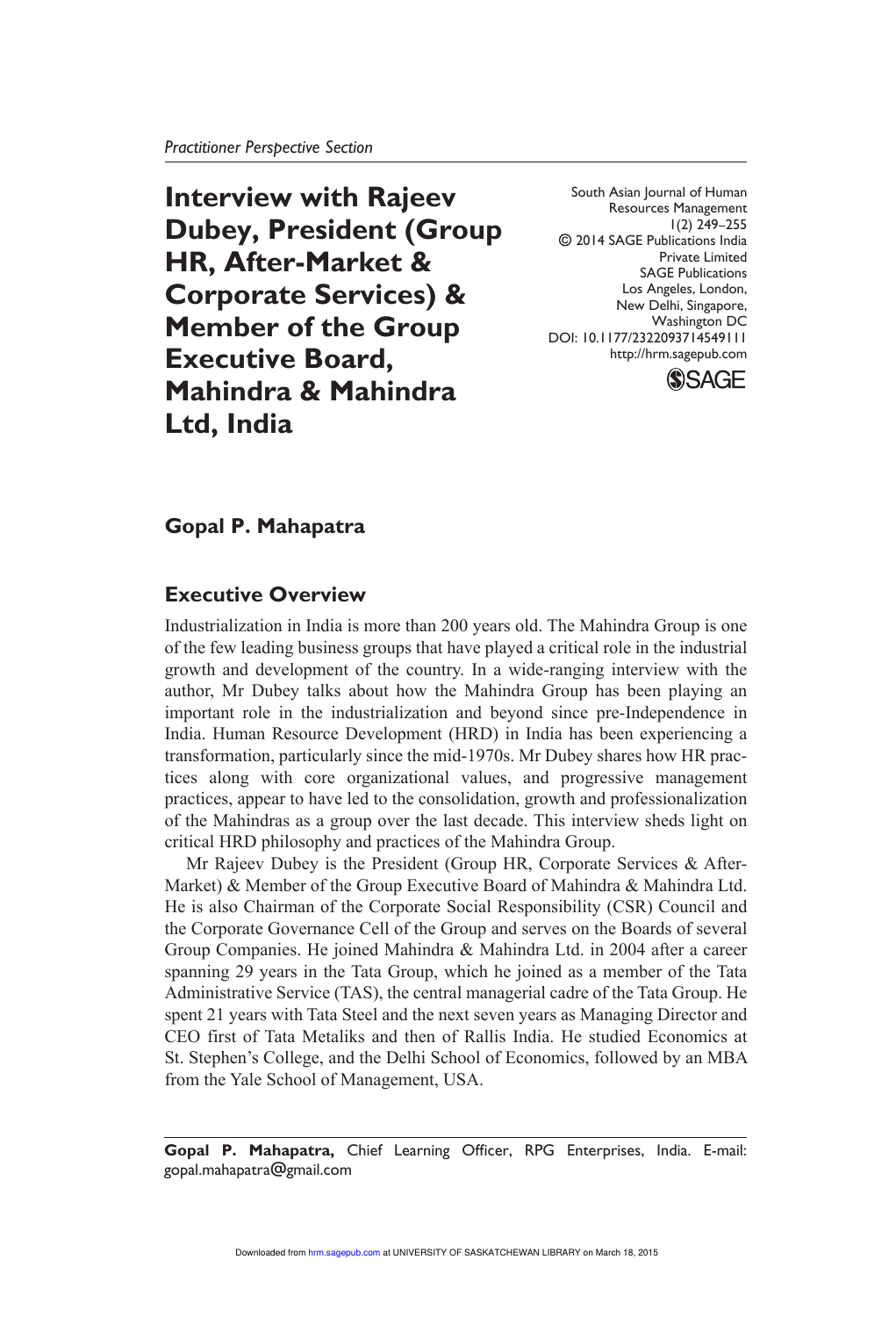In addition, he is the National President, NHRDN and also the immediate Past President of the Employers' Federation of India (EFI). He is co-Chair of the National Committee on Skill Development of Confederation of Indian Industries (CII), serves on the CII National Committee of Leadership and HR and the CII Apex Council on Affirmative Action. He is also a member of the National Executive Committee of The Federation of Indian Chambers of Commerce and Industry (FICCI). He serves on the Boards of Walchand Talent First, the Lal Bahadur Shastri Institute of Management and Technology (LBSIMT), the School of Inspired Leadership (SOIL) and Magic Bus—a non-government organization (NGO) that works with underprivileged youth.

#### **Please give us a business overview of Mahindras as a group.**

The current revenue of the Mahindra Group in 2013–2014 is US\$ 16 billion plus. We operate in 100 countries with over 190,000 employees, and are a federation of companies that operates in nine business verticals; from auto and tractor to IT, auto components, non-banking rural finance, real estate, hospitality, after-market, aerospace, retail, renewable power and so on. As a Group, we have grown 13 times in top-line, 23 times in bottom line and 73 times in market cap in the past decade. We are reasonably large and have been growing at a frenetic pace with a global footprint.

Growing organically and inorganically, we have added many businesses and geographies. At the core of this growth is the fact that each of the businesses is an empowered entity and so there is huge energy that is generated for growth in every part of the federated system.

#### **How do you see the evolution of the human resources (HR) function in the Mahindra Group?**

I can confidently say that HR in the Mahindra group has actually become a very important strategic business partner. The relationship between HR and other business functions, both at operational and strategic levels, is quite seamless and HR is looked upon as a crucial business process, a critical success factor and a space which occupies huge amount of top management time.

I actually came from business to HR, and to the Mahindra Group, 10 years ago. Even at that time, HR in Mahindra was certainly recognized as a very important function. What it was 10 years before I joined, I am unable to say, but the shift in the last decade has been, from being recognized as an important business partner to becoming an absolutely integral part of the strategic business process. You have HR people sitting on the same table as the business people, at all levels. Whether it be the Group Executive Board, the Boards of individual companies or at the divisional level, the HR function is a key and integral part of both strategic and operational decision making. It has become stronger and stronger and the role of HR has become one of a reliable business partner, a powerful catalyst and an important facilitator for creating a culture that we call the RISE Culture.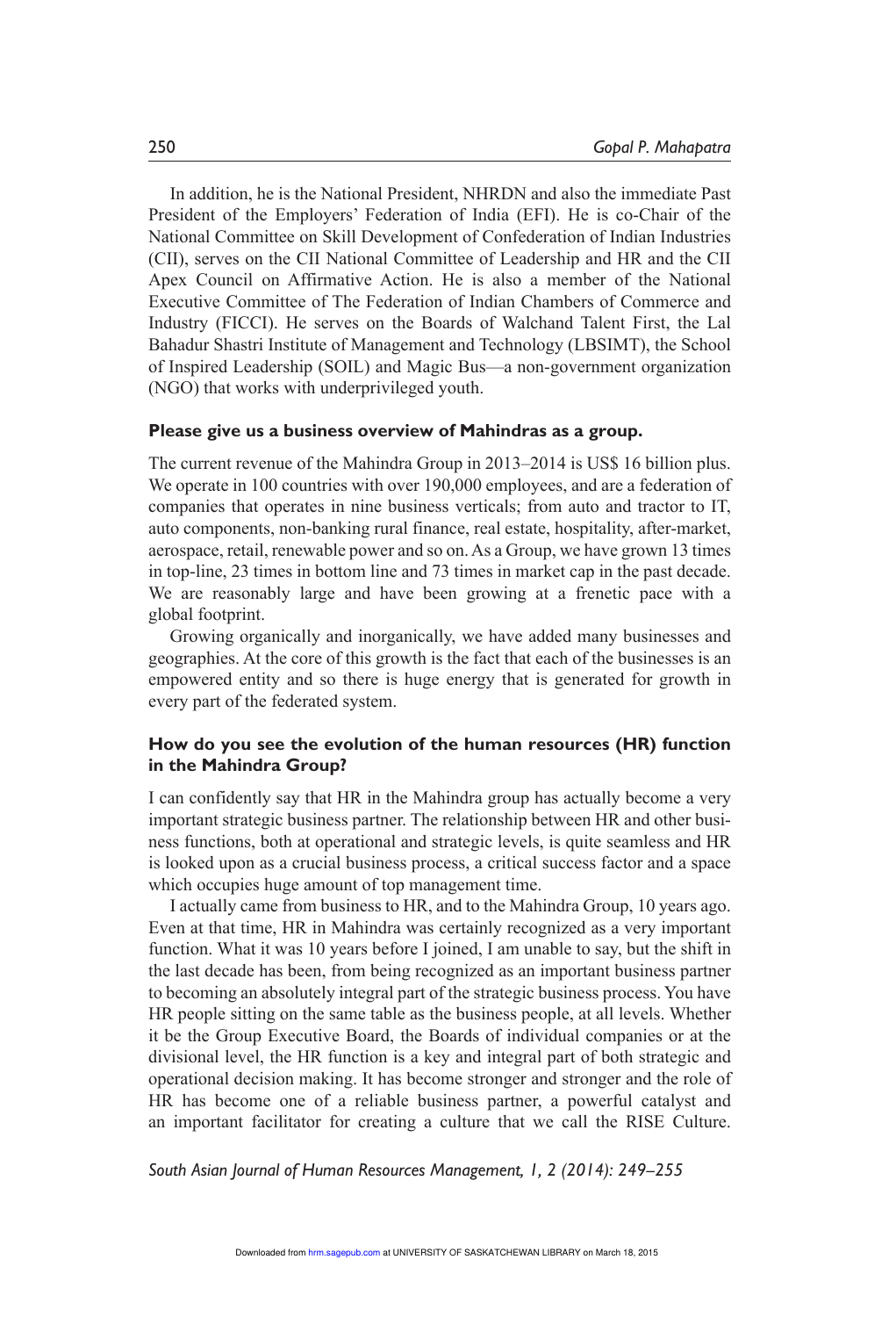(Interviewer's note: As stated by Mr Anand Mahindra in a press statement in 2011, "for Mahindra, 'Rise' means achieving world class standards in everything we do, setting new benchmarks of excellence and conquering tough global markets").

### **How is the HR strategy operationalized across the Group?**

The overall HR Strategy is to create a culture which results in three things concurrently:

- 1. Sustained business outperformance,
- 2. Extreme care for all stakeholders and
- 3. Nurturing and strengthening the core values of the group.

This is achieved through activating all the HR levers and working through a network of HR professionals who interface seamlessly with business at all levels. HR strategy is an integral part of the business strategy across all businesses, and is reviewed by Mr Anand Mahindra (Group CEO) in the strategy sessions of each business. In addition we have Group HR strategy sessions with Mr Anand.

### **How do you manage sufficient HR oversight from the corporate office and yet provide autonomy to operational HR units?**

This is actually the very DNA and culture of the Mahindra group. We are a federation of companies and therefore there is a loose-tight relationship. Let me explain what I mean by loose-tight. As far as overall strategy and overall policy guidelines go, boundaries and directions are given. As far as specific decisions are concerned, there is huge empowerment for the individual businesses to take quick and proactive decisions that will make them competitive in the markets that they operate in. So, the role that Group HR plays is to work with businesses to create and implement business strategy and the desired Mahindra RISE culture. There are some non-negotiables and these are: the Core Values which drive Corporate Governance, and some processes/platforms which drive synergy across businesses. For example, the talent management process and the Mahindra Leadership University. While we act as catalysts, as co-creators of strategy and policy, we do not get involved in day-to-day operational decisions. And this is true not only for HR, but for every other function across businesses. We empower but do so with a defined direction and within broad boundaries, which gives sufficient freedom and autonomy to businesses to be proactive and competitive in the markets that they operate in.

## **In which countries does your company have operations in the South Asian region?**

Other than Pakistan, Mahindra has presence in every other country in South Asia.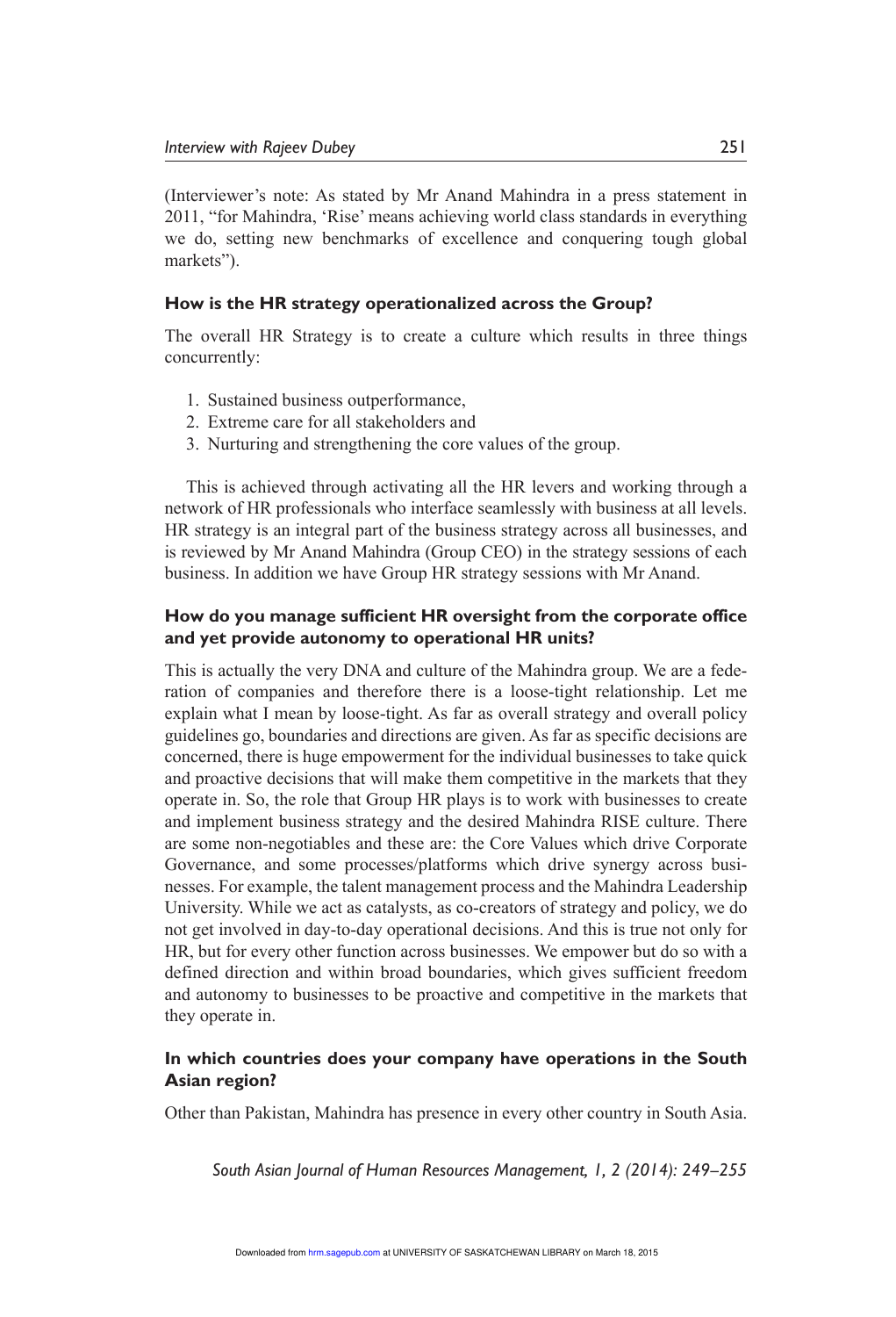### **Can you briefly explain the similarities and differences in the way HR is managed in the South Asian region in your company?**

There is very little interference from the Group Centre in the day-to-day functions or in the local culture. What we expect companies to do is to follow what we call the Mahindra Annual Planning Cycle which puts down certain dates and certain key processes. So we expect that, for example, all businesses will participate in the Budget, Operations and Strategy War Rooms, increments/promotions would happen on a particular date, KRAs would be in place by a particular date, that they will all participate in the talent management process, that there would be certain platforms like CSR and sustainability on which they must come and participate. But other than that a huge amount of freedom is given to the local units to operate and respond to their own culture and to their own markets.

## **As you enter new markets and as your workforce increases and becomes more diversified, how do you manage the associated challenges of workforce diversity?**

With 190,000 people operating in a 100 countries, with 70 per cent below the age of 35, 15 per cent women and 20 per cent foreign nationals, diversity is an area which we recognize as one that has both challenges as well as huge potential. Till now, we have not really tapped the full potential of diversity, though we have respected diversity. We have not tried to impose uniformity across cultures and across geographies. How we use diversity to create greater innovation, create greater resilience, create better talent possibilities are areas where we are still in early days. We know that there is huge potential but we still have not put in place the kind of architecture and processes that would tap into this fully. I think the time has come for us to transit from merely respecting diversity to both respecting and harnessing, if you like, the power of diversity in unleashing the potential of systems and people.

### **What lessons have you learnt in terms of integration with your overseas acquisitions?**

I think the first lesson is to have total clarity on the purpose (raison-d'etre) for doing an acquisition or integration. What are the business value drivers that are the reason for the integration? And how do we make sure that business value is delivered. I think clarity in defining the value objective and the crucial drivers of value, is the first lesson that we have learnt. The second is that given our federal structure we cannot interfere too much in the local management. So mostly, when there have been acquisitions, these are run by local leadership. Very few people are sent from here (that is, corporate headquarters) and if they are sent it is to ensure synergy in the areas which are the value drivers.

So, for example, if the main value driver in an acquisition has access to markets or certain production facilities that are available in India and connecting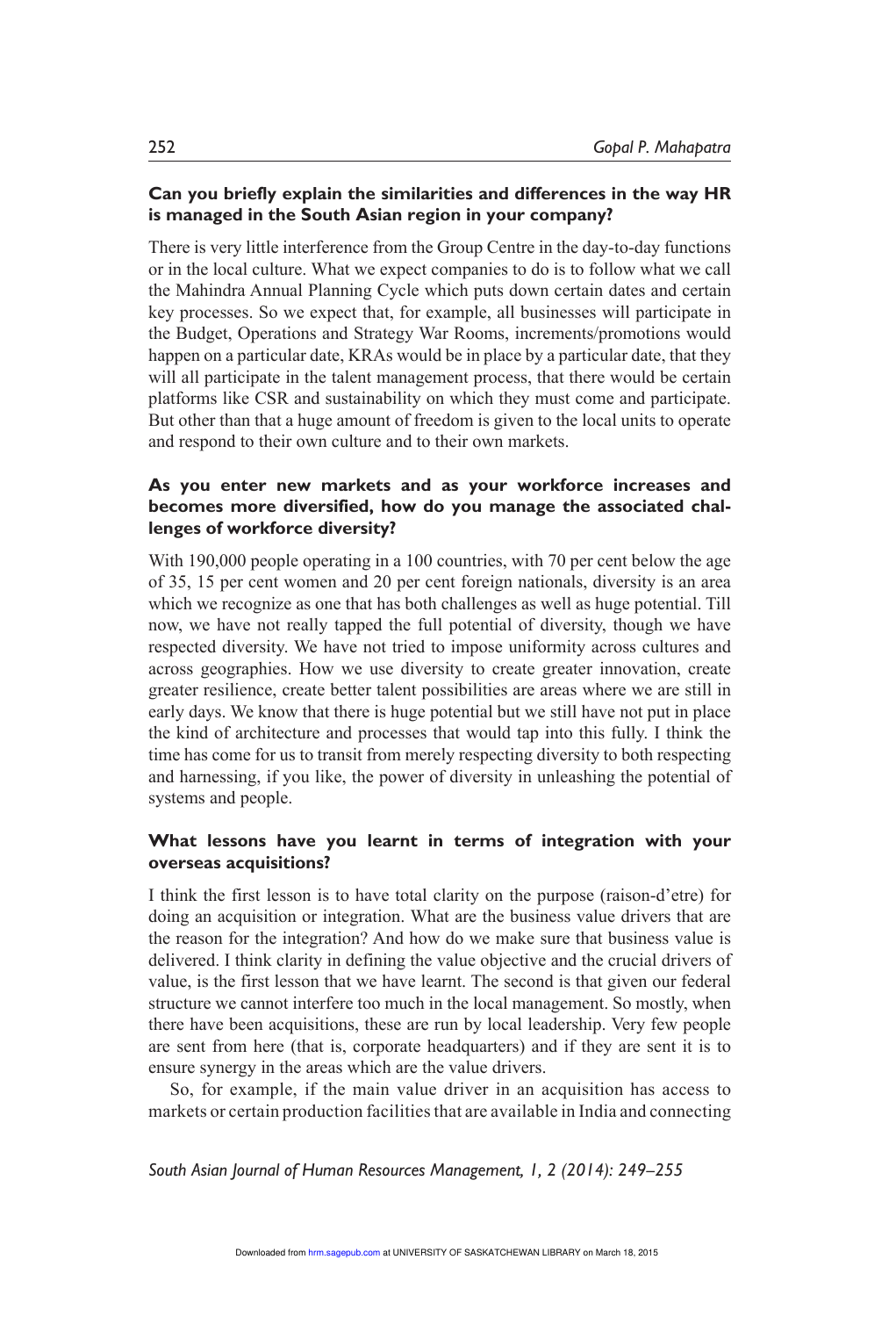them to markets abroad, then we have to make sure that the processes and the people that we send in are able to tap into that. If on the other hand, the main driver is transfer of technology, that is, picking up superior technology from one region and making sure that the other region takes advantage of that, then, we work solely on that. But all the while, we are going by the principle that we are not a centralized organization, we are not the command-and-controlfrom-India kind of organization. We inherently believe in empowerment. So this balance is crucial, while at the same time making sure that we are able to (a) define clearly the value that we seek and the drivers that will create this value, (b) make sure that we create the conditions of synergy to realize the full potential of these value drivers and (c) recognize, respect and unleash the creative power of cultural differences. I would say that these are the main learnings.

### **How do you define the organizational culture of Mahindra?**

I would say that the organizational culture is one where we are seeking to create sustained business out-performance and competitive advantage in the market place through a cultural transformation that rests on three views of the world applicable to any business situation, function and level in the organization. And these three views of the world are:

- 1. Accept no limits,
- 2. Alternative thinking and
- 3. Driving positive change.

The next question is how do we use these three views to create business transformation? How do we take these three views and put them into the nuts and bolts of the HR levers to create an organization which can show sustained business out-performance based on the principle of empowerment and unleashing the potential both of human beings and of the other factors of production. I would say that this is at the core of Mahindra culture. And there are certain behaviours that we have identified, which we believe will maximize the probability of these three views of the world (which we call the "RISE pillars") getting into the DNA and bloodstream of the organization.

### **On a global scale how do you spread the corporate DNA?**

The Group DNA has to be spread through the HR levers. And the HR levers are *talent management, learning and development, the performance management system, communication, reward and recognition, recruitment and induction/ on-boarding*. We have spent a large amount of time in embedding all the HR levers with the RISE Pillars. This is a huge part of what HR is doing and we are acting as catalysts and facilitators of processes that have to be delivered, and behaviour that has to be exhibited, by the front line business people.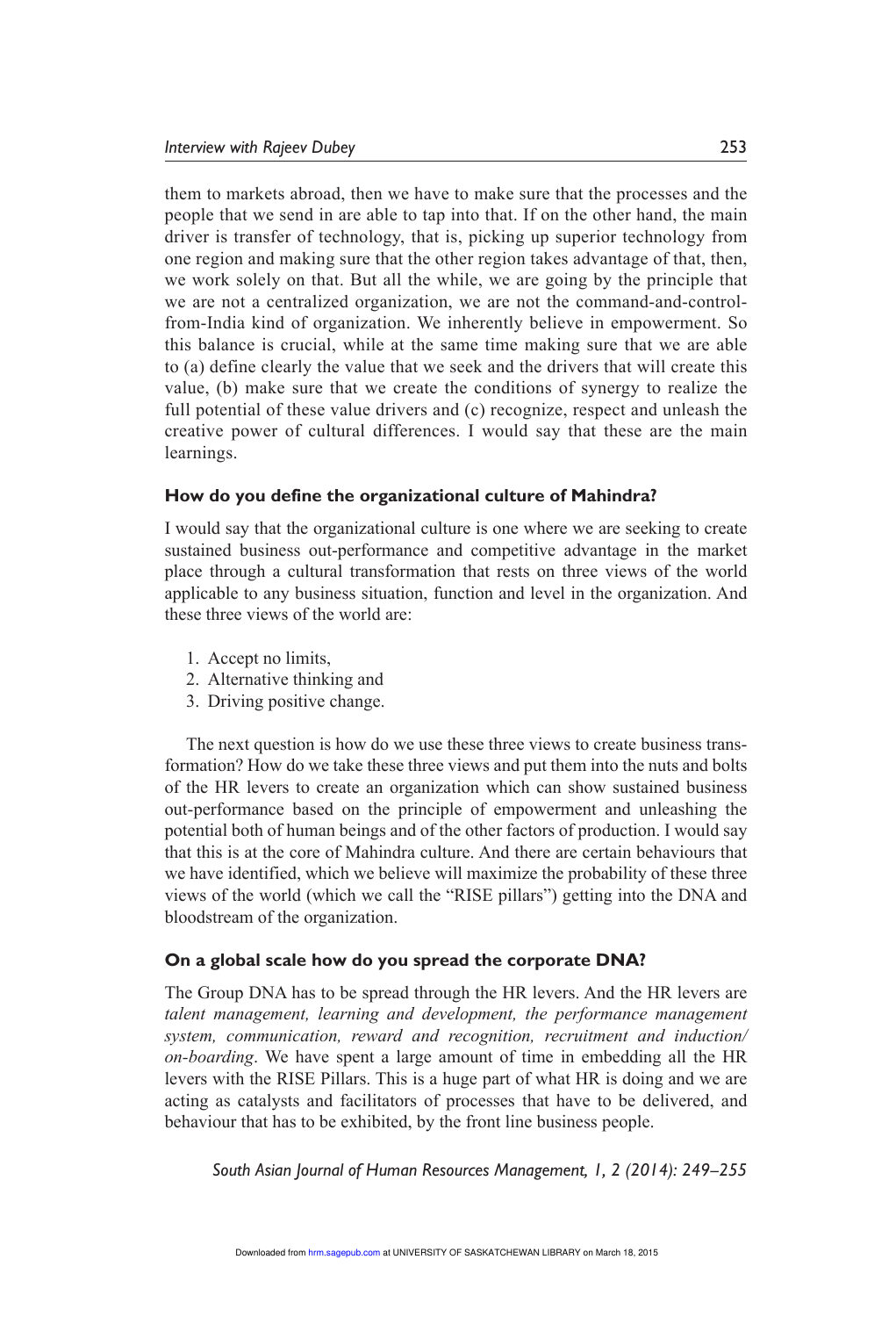I would also like to mention here the five behaviours that we treasure and that we stress heavily. These five behaviours are:

- 1. Does the leader use the *whole mind*, combining left brain with the right brain, in any situation?
- 2. Are they *multipliers* of possibilities, of energy, of commitment, of the feeling of belongingness, of the feeling of responsibility of those people who they are in charge of? And at the core of this is respecting people, not wanting to have total control but empowering people and getting genuine joy out of seeing a thousand flowers bloom. So this is about people as multipliers.
- 3. Do we have leaders who know how to *manage fear and leverage failure* to create the culture of risk taking and innovation?
- 4. Do we have people who can be *focused in an age of distraction*? When there is so much of information, so many activities that are there all the time, are leaders able to focus and prioritize and give a 100 per cent of themselves to what they finally chose to do. It is about being "here and now" and being able to create magic in every moment! And lastly,
- 5. Are leaders able to *create trust*? That is, do our followers trust the leaders and do the leaders trust their followers? And we believe that trust is created through credibility, authenticity, walking the talk and doing these things without sacrificing truth, compassion and a sense of service.

### **What are some early signs of Mahindra RISE pillars getting implemented and what are some trends you see it helping the group?**

While we do not have any great quantitative validation right now, we can feel the pulse and the energy of RISE across the Group. What we also see is that the RISE pillars have crept into the everyday language, in business strategy review meetings, in shop floor meetings, in talent discussions, in performance management conversations, in the reward and recognition portals and, of course, in the communication channels that we have. These three pillars have actually become an integral part of the Mahindra Lexicon. They are the most repeated words.

Of course, we have some measures to show that it is becoming a part of the Mahindra DNA. Perhaps the most significant right now is the metric called the Employee as Promoter Score (EPS) and this we believe would be a very good measure of whether the Rise movement is working. We do have other subsidiary metrics which are slowly being defined, but we do not want to over metricize.

### **Please describe your company's leadership vision and leadership style.**

I would say that the leadership style is one of empowerment, entrepreneurship and risk taking and of high levels of innovation. And one which actually lives the RISE pillars. The leadership team walks the talk.